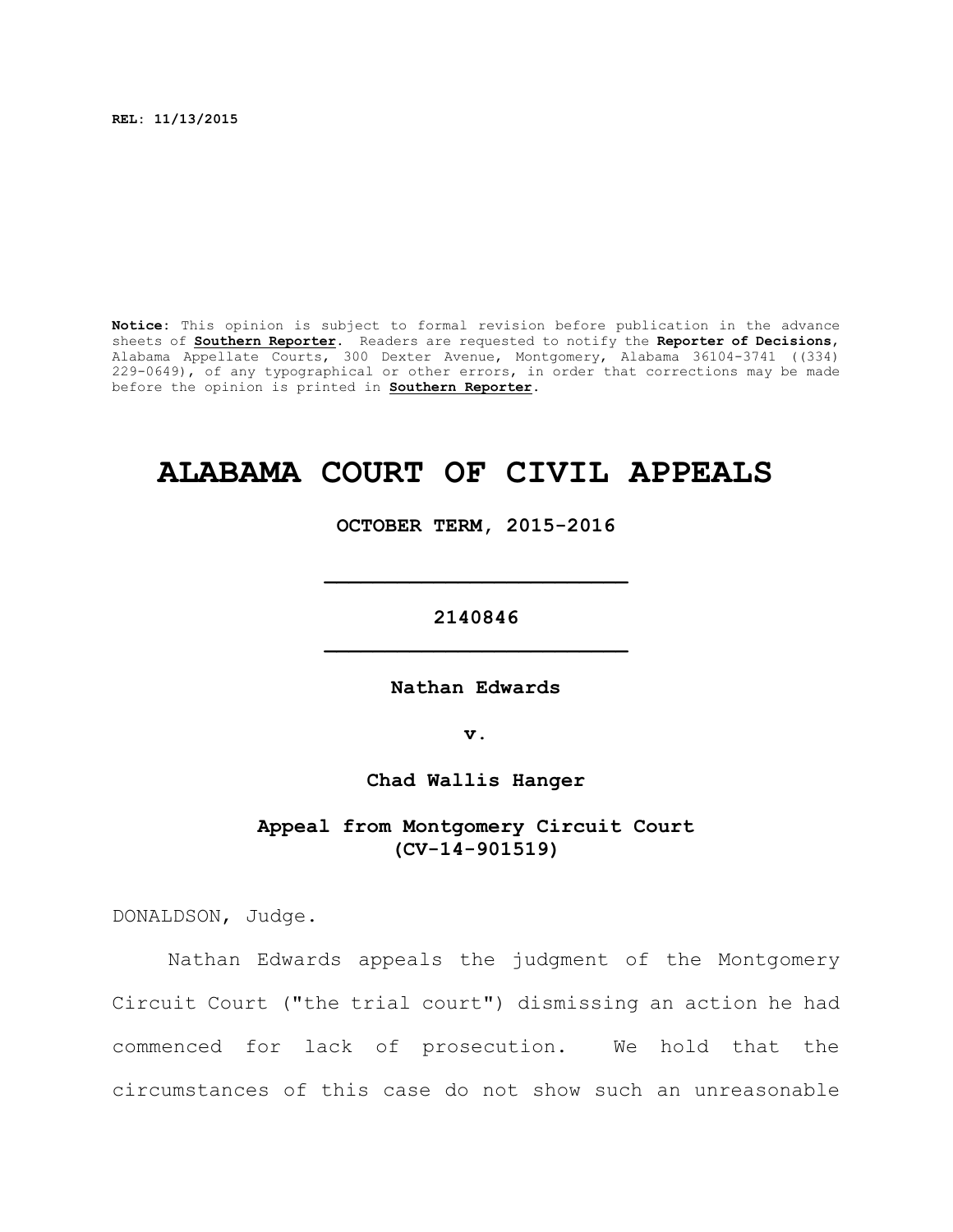delay as to warrant a dismissal of Edwards's action against Chad Wallis Hanger, the only defendant who has been served with process. The other defendants were never served with process, and Edwards does not challenge the judgment insofar as it dismisses his claims against them. We therefore reverse the judgment insofar as it dismissed Edwards's claim against Hanger.

#### Facts and Procedural History

On September 8, 2014, Edwards filed a complaint in the trial court against Hanger, Erica Christian, and three fictitiously named defendants, seeking damages resulting from an automobile collision. According to the complaint, on or about September 23, 2012, Hanger operated the motor vehicle that struck the motor vehicle that Edwards was operating. Edwards alleged that the collision was the result of Hanger's negligence and wantonness and that, as the owner of the motor vehicle operated by Hanger, Christian negligently or wantonly allowed Hanger to use her motor vehicle. Edwards never amended the complaint to identify the fictitiously named defendants.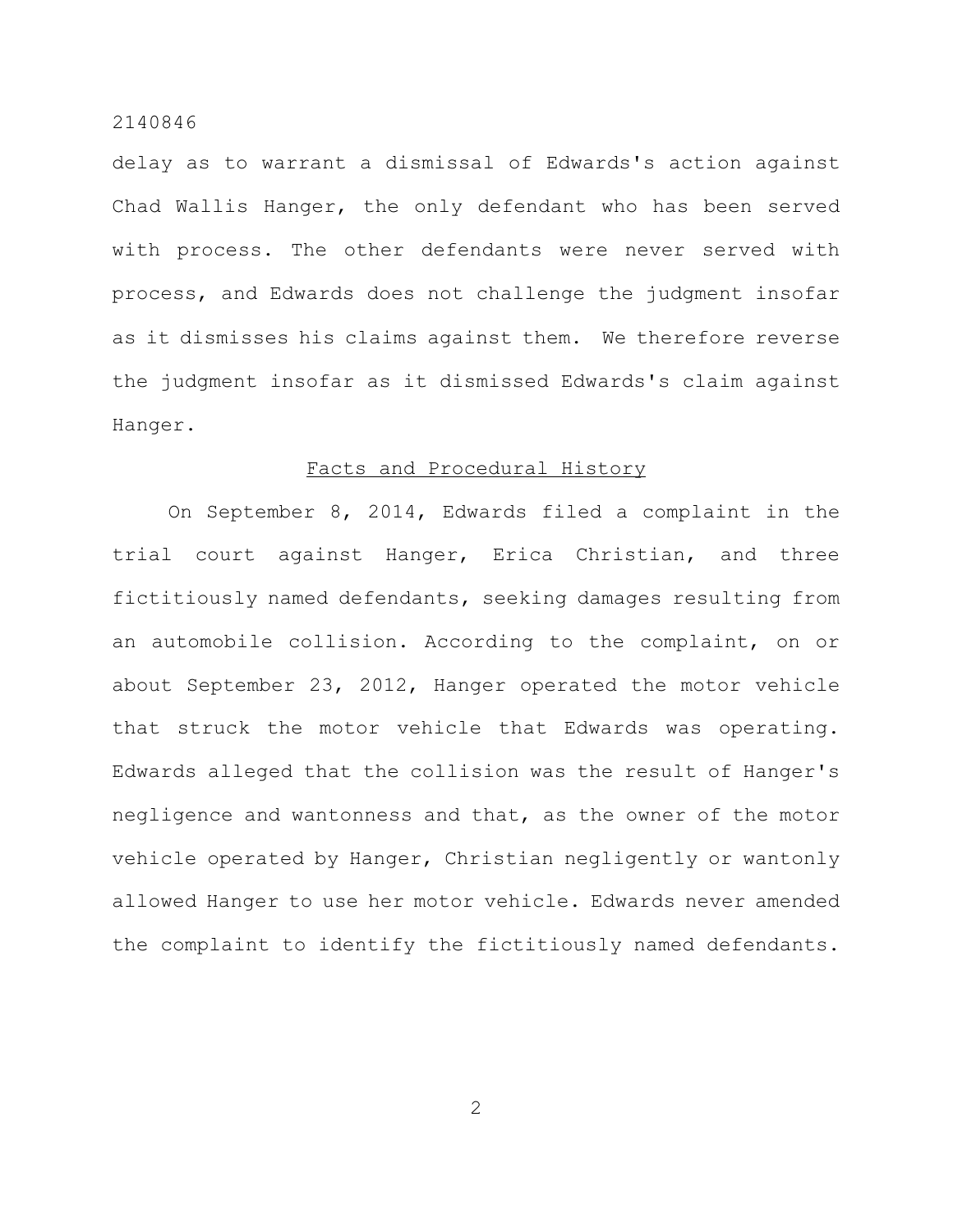According to the record, service of process on Hanger and Christian was attempted, but, on October 15, 2014, a return of nonservice was filed with regard to Hanger and Christian. On February 6, 2015, the trial court entered an order stating that "[Edwards] is given 30 days to effect service of process or the case will be dismissed without prejudice." On February 26, 2015, Edwards filed a motion to extend the time to complete service of process. In the motion, Edwards asserted that he had hired a special process server to perfect service on Hanger and Christian but that he was uncertain whether service would be perfected by the deadline imposed by the trial court. On February 26, 2015, the trial court denied Edwards's motion to extend the time to complete service of process.

According to the record, service of process was perfected on Hanger on March 6, 2015. There is no indication in the record that service of process was ever perfected on Christian.

On May 28, 2015, the trial court entered a judgment stating as follows: "This action is dismissed without prejudice for want of prosecution." There is no indication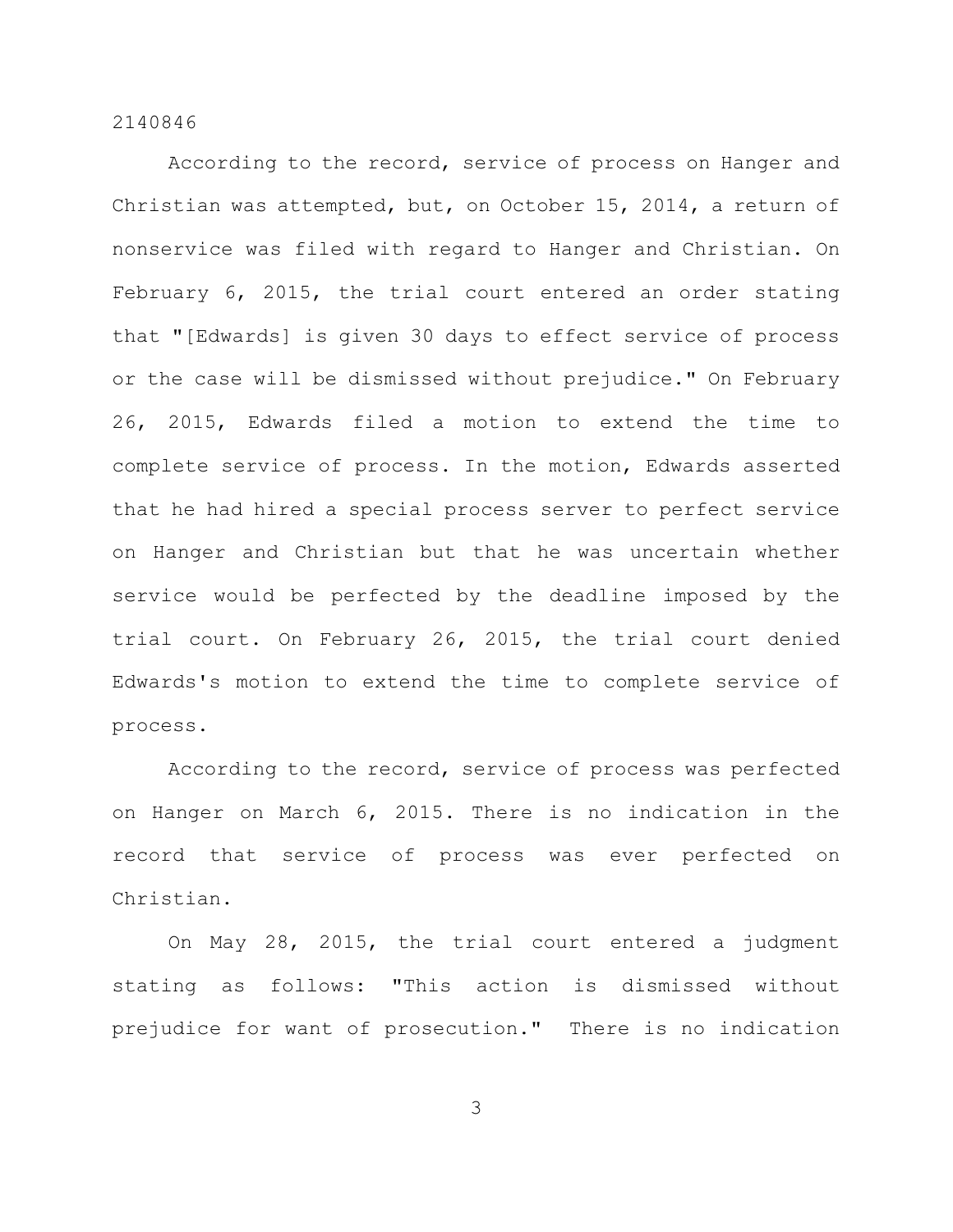that the action had been called for trial, nor were there any other orders entered by the trial court between the denial of Edwards's request to extend the time to perfect service and the entry of the judgment dismissing the action. On May 29, 2015, Edwards filed a motion to reconsider, alter, amend, or vacate the judgment insofar as it dismissed the action as to Hanger, pointing out that Hanger had been served on March 6, 2015. On that same day, Edwards filed a motion for the entry of a default judgment against Hanger based on Hanger's failure to enter an appearance. Edwards requested a judgment in the amount of \$12,841 in damages for the cost of repairs to his motor vehicle.

On June 1, 2015, the trial court denied Edwards's motion to reconsider, alter, amend, or vacate the judgment and his motion for the entry of a default judgment. On July 7, 2015, Edwards filed a notice of appeal to the Supreme Court of Alabama, which transferred the appeal to this court pursuant to § 12-2-7, Ala. Code 1975.

# Discussion

The judgment stated that the action was "dismissed without prejudice for want of prosecution." See Rule 41(b),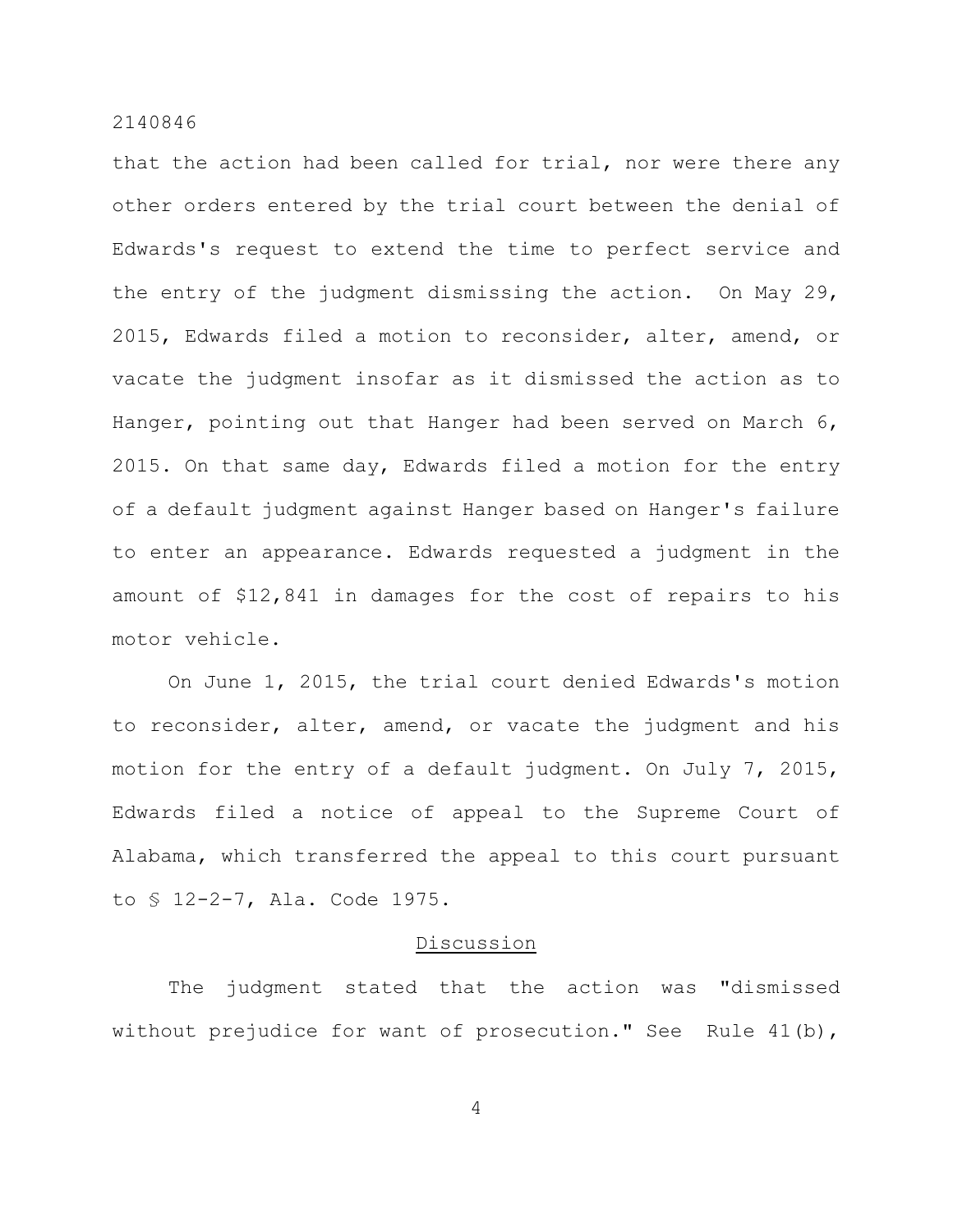Ala. R. Civ. P. (providing that a dismissal "[f]or failure of the plaintiff to prosecute" "operates as an adjudication on the merits," "[u]nless the court in its order for dismissal otherwise specifies"). The dismissal of an action without prejudice ordinarily lacks sufficient finality to support an appeal. Palughi v. Dow, 659 So. 2d 112, 113 (Ala. 1995). We note, however, that "when the applicable statute of limitations would bar a subsequent action, the dismissal becomes, in effect, a dismissal with prejudice." Guthrie v. Alabama Dep't of Labor, 160 So. 3d 815, 816-17 n.2 (Ala. Civ. App. 2014)(citing Boone v. Bill's Dollar Stores, Inc., 828 So. 2d 320, 322 (Ala. Civ. App. 2002)). After the trial court's dismissal of the action on May 28, 2015, the applicable statute of limitations in this case, § 6-2-38(l), Ala. Code 1975, would bar a subsequent action if a defendant asserted it. See Davison v. Pogue, 735 So. 2d 1240, 1242 (Ala. Civ. App. 1999)("[The] two-year limitations period applies to actions based upon collisions arising from alleged negligence in the operation of a motor vehicle."). Therefore, the judgment is final for purposes of appellate review.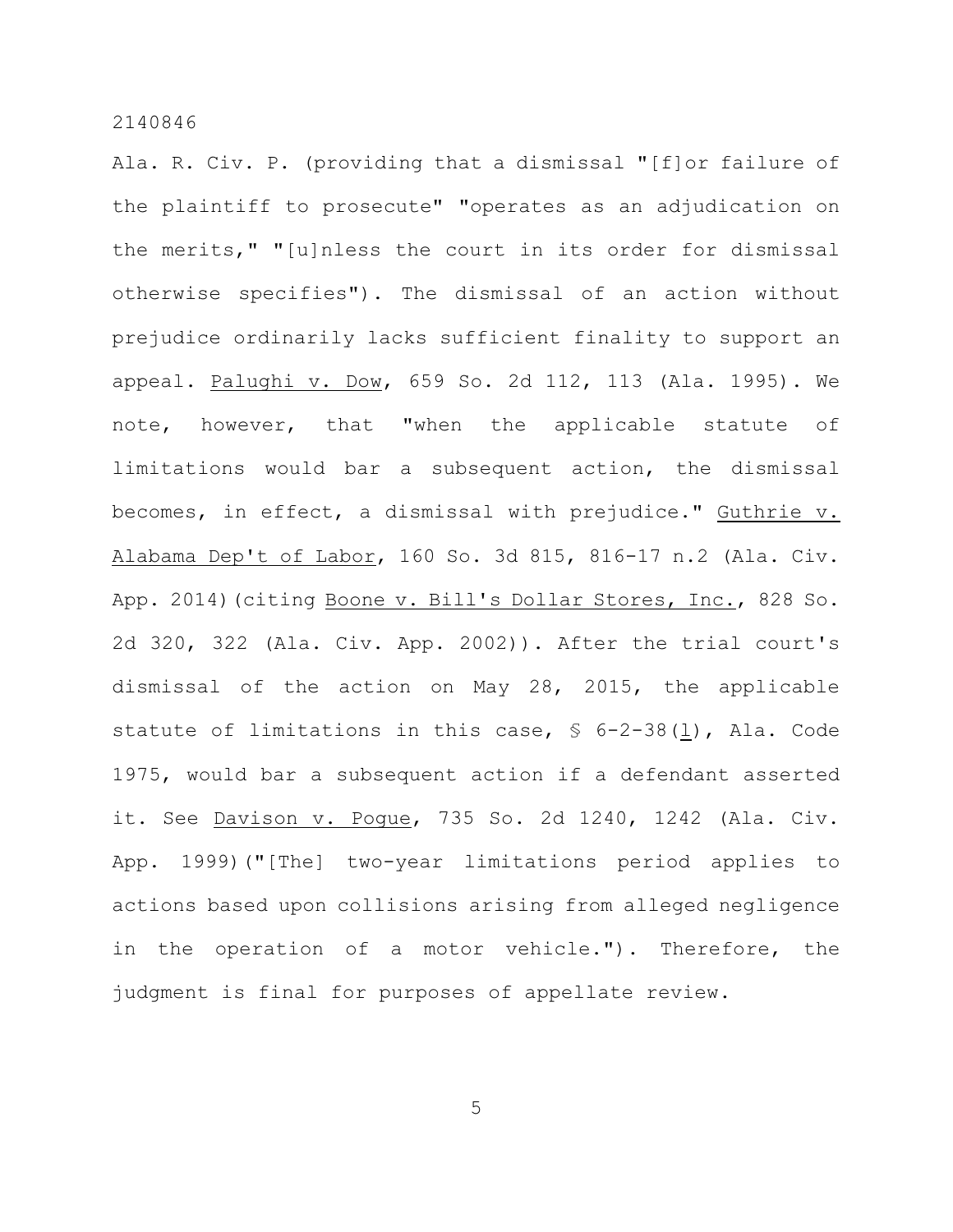We review the judgment to determine whether the circumstances of the case warranted a dismissal for lack of prosecution.

"Rule 41(b)[, Ala. R. Civ. P.,] provides for the involuntary dismissal of an action upon 'failure of the plaintiff to prosecute or to comply with [the Alabama Rules of Civil Procedure] or any order of [the] court.' The failure of a plaintiff to attempt service on a defendant within a reasonable time may amount to a failure to prosecute the action, thus warranting a dismissal of the case. Hill v. Hawkins, 582 So. 2d 1105, 1106 (Ala. 1991); Crosby v. Avon Products, Inc., 474 So. 2d 642, 644 (Ala. 1985); and State v. Horton, 373 So. 2d 1096, 1097 (Ala. 1979).

"Cases interpreting Rule 41(b) have held that the trial court has the inherent power to sua sponte dismiss an action for want of prosecution. Wal-Mart Stores, Inc. v. Caples, 646 So. 2d 1328, 1330 (Ala. 1994); Burdeshaw v. White, 585 So. 2d 842, 847 (Ala. 1991); and Atkins v. Shirley, 561 So. 2d 1075, 1077 (Ala. 1990). A Rule 41(b) dismissal is within the sound discretion of the trial court and will be reversed only for an abuse of that discretion. Atkins v. Shirley, 561 So. 2d at 1077; and Riddlesprigger v. Ervin, 519 So. 2d 486, 487 (Ala. 1987). However, dismissal with prejudice is a drastic sanction that should be imposed only under extreme circumstances. Hodge v. R & R Movers, 716 So. 2d 740, 742 (Ala. Civ. App. 1998). In reviewing the trial court's dismissal of an action, we must determine whether the ruling is supported by the evidence contained in the record. Nash v. Cosby, 597 So. 2d 209, 210 (Ala. 1992); Atkins v. Shirley, 561 So. 2d at 1077; and Riddlesprigger v. Ervin, 519 So. 2d at 487."

Coulter v. Stewart, 726 So. 2d 726, 728 (Ala. Civ. App. 1999).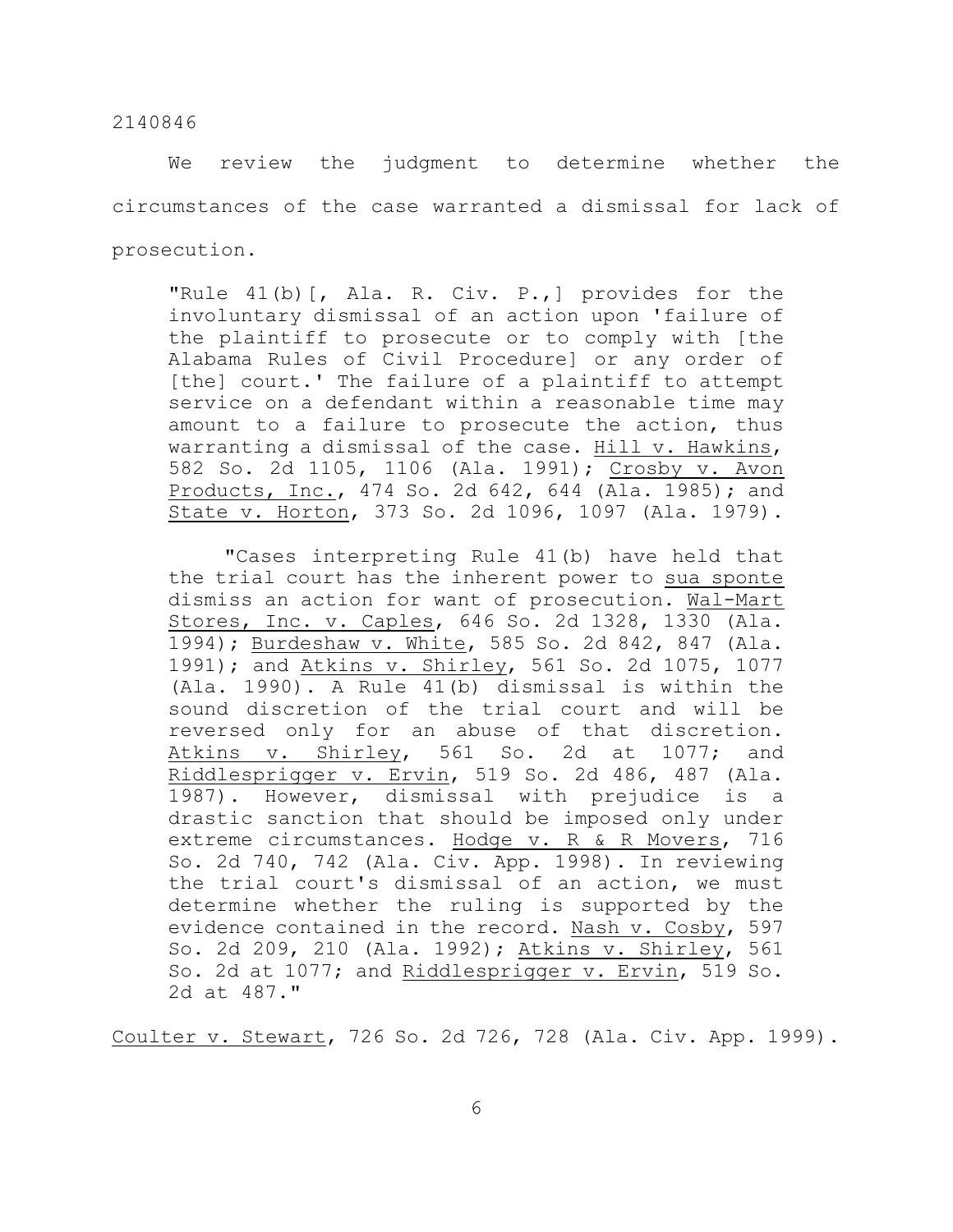Edwards concedes that the trial court properly dismissed the action as to Christian, and he makes no arguments regarding the dismissal insofar as it applies to the fictitiously named defendants. "When an appellant fails to argue an issue in its brief, that issue is waived." Boshell v. Keith, 418 So. 2d 89, 92 (Ala. 1982). We therefore need not address the trial court's dismissal of the action as to Christian and the fictitiously named defendants.

Regarding the dismissal insofar as it applies to the defendant who was served, Hanger, we must determine if the record supports the judgment.

"'In Alabama, and many federal courts, the interest in disposing of the litigation on the merits is overcome and a dismissal may be granted when there is a clear record of delay, willful default or contumacious conduct by the plaintiff. Smith v. Wilcox County Board of Education, 365 So. 2d [659,] 661 [(Ala. 1978)]. See, e.g., Boazman v. Economics Laboratory, Inc., 537 F.2d 210 (5th Cir. 1976); Pond v. Braniff Airways, 453 F.2d 347 (5th Cir. 1972). Willful default or conduct is a conscious or intentional failure to act. Welsh v. Automatic Poultry Feeder Co., 439 F.2d 95 (8th Cir. 1971). "Willful" is used in contradistinction to accidental or involuntary noncompliance. No wrongful motive or intent is necessary to show willful conduct.'"

Burdeshaw v. White, 585 So. 2d 842, 847 (Ala. 1991) (quoting Selby v. Money, 403 So. 2d 218, 220-21 (Ala. 1981)). The trial